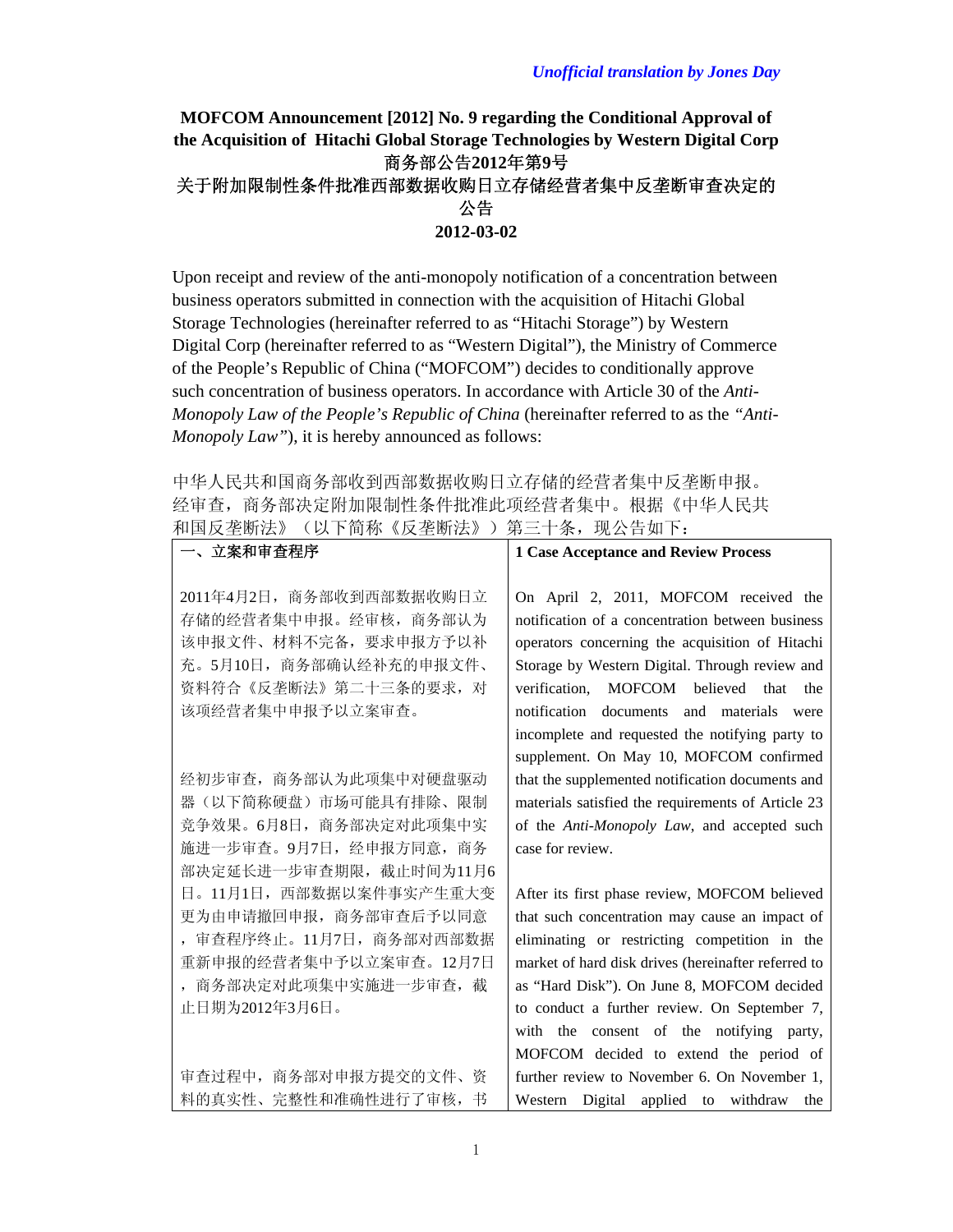| 面征求了相关政府部门、行业协会和下游企业         | notification for the reason that the case facts had |
|------------------------------|-----------------------------------------------------|
| 等方面的意见, 实地调研了生产企业, 向客户       | materially changed, and MOFCOM agreed to            |
| 、行业专家了解了相关产品、相关市场界定、         | such withdrawal after review, and the review        |
| 市场结构、交易模式、市场发展前景等方面的         | procedure was terminated. On November 7,            |
| 信息, 委托专家对此项集中的竞争影响进行了        | MOFCOM accepted the notification of a               |
| 分析评估。                        | concentration between business operators re-        |
|                              | notified by Western Digital. On December 7,         |
|                              | MOFCOM decided to conduct a further review          |
|                              | on such concentration and the deadline would be     |
|                              | March 6, 2012.                                      |
|                              | During the review, MOFCOM reviewed and              |
|                              | verified the authenticity, entirety and accuracy of |
|                              | the documents and materials submitted by the        |
|                              | notifying party, solicited comments in writing      |
|                              | from relevant governmental authorities, heard the   |
|                              | industrial<br>opinions<br>of<br>associations<br>and |
|                              | downstream enterprises,<br>conducted on-site        |
|                              | investigations on the manufacturers, learned the    |
|                              | information concerning the relevant products, the   |
|                              | relevant market definition, market structure,       |
|                              | transaction modes and market development            |
|                              | prospect from clients and industrial experts, and   |
|                              | entrusted experts to analyze and assess the impact  |
|                              | of such concentration on competition.               |
| 二、竞争分析                       | <b>2 Competition Analysis</b>                       |
| 根据《反垄断法》及其相关规定, 商务部对此        | According to the Anti-Monopoly Law and the          |
| 项集中涉及的硬盘行业市场状况、采购模式、         | relevant regulations, MOFCOM reviewed the           |
| 产能利用、产品创新、买方议价能力、市场进         | market situation of the hard disk industry          |
| 入和集中对消费者影响等内容进行了审查,考         | involved in such concentration, the purchase        |
| 虑了在上述相关商品市场中此前发生的交易、         | modes, capacity utilization, product innovation,    |
| 特定期间市场价格变化等情况, 综合评估了此        | buyers' bargaining ability, market entry and the    |
| 项经营者集中对市场竞争等方面的影响。           | impact of concentration on consumers, took into     |
|                              | consideration of the previous transactions          |
| (一) 集中交易和相关市场。               | occurred in the above relevant product market       |
|                              | and the changes of the market prices during         |
|                              | certain periods, and comprehensively assessed       |
| 根据西部数据、西部数据爱尔兰公司(西部数         | the impact of such concentration of business        |
| 据全资子公司)、日立公司和Viviti          | operators on market competition.                    |
| Technologies                 |                                                     |
| Ltd. (日立公司全资子公司, 以下简称Viviti公 | (I) The concentration and the relevant market       |
| 司)签署的《股权购买协议》, 西部数据将收        |                                                     |
| 购Viviti公司全部股权。西部数据是从事硬盘等     | According to the Equity Purchase Agreement          |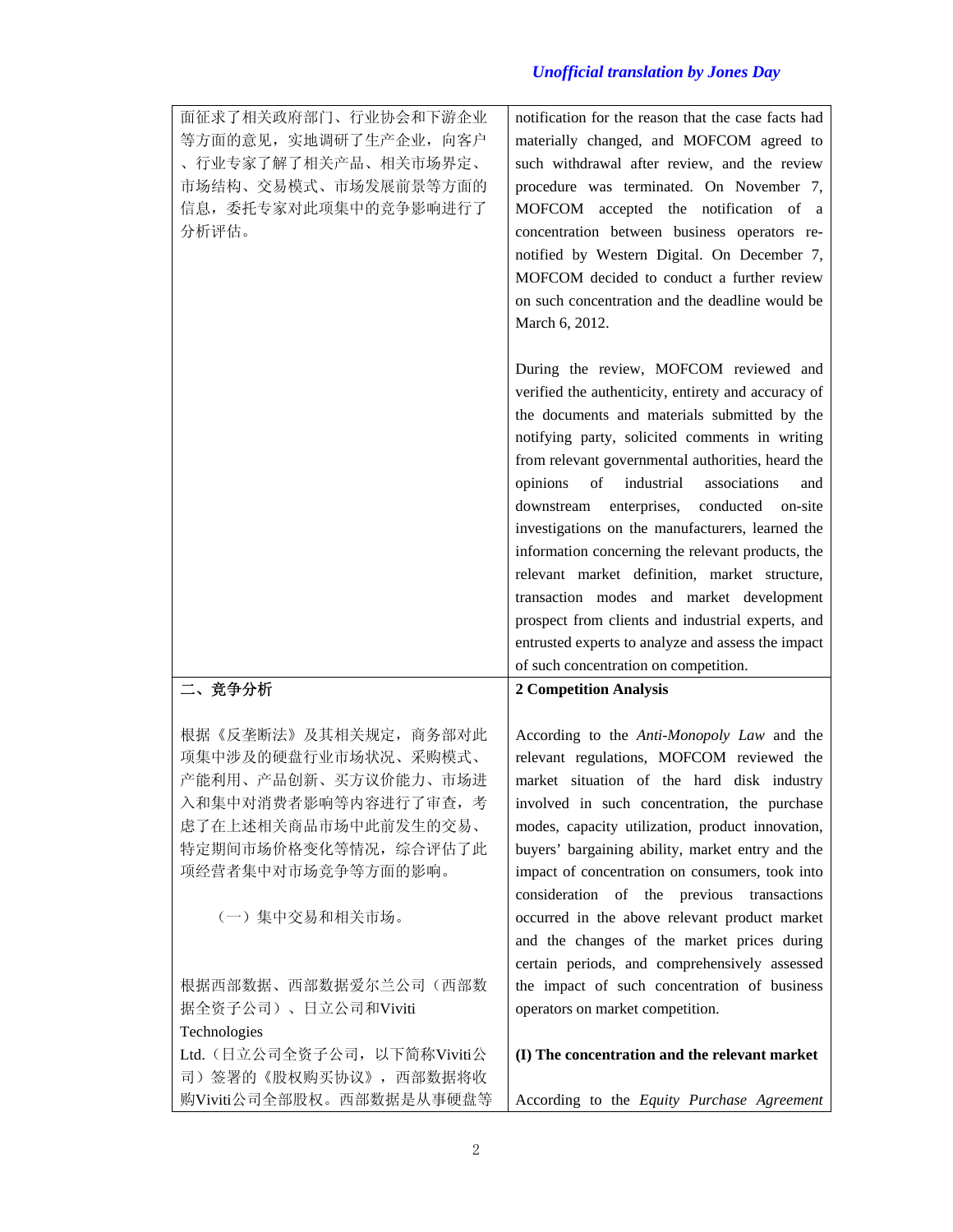|                    | 数字存储产品的生产和销售企业。Viviti公司作        |  |             |
|--------------------|---------------------------------|--|-------------|
|                    | 为控股公司直接持有Hitachi Global Storage |  |             |
| Technologies       |                                 |  | Netherlands |
|                    | B.V.公司, 并通过该公司间接持有Hitachi       |  |             |
|                    | Global Storage Technologies     |  | Singapore   |
| Pte.Ltd.等公司从事硬盘业务。 |                                 |  |             |

硬盘是以磁存储技术为基础的存储设备, 通常作为计算机和其他消费电子产品中最重要 的辅助存储介质使用。硬盘与固态硬盘、闪存 等其他辅助存储设备在容量、价格、用途等方 面差异明显,硬盘市场构成单独的相关商品市 场。按终端应用不同,硬盘市场可以分为企业 级应用、台式电脑应用、便携式电脑应用和消 费电子产品应用等细分的相关商品市场。硬盘 的采购和供应在全球市场范围内展开,本项集 中的相关地域市场为全球市场。

(二)市场状况。

经调查,商务部发现硬盘市场呈现以下特征:

第一,市场集中度较高。近二十年来,硬盘市 场集中度不断提高。目前,在硬盘市场上仅存 希捷、西部数据、日立存储、东芝和三星5家生 产商(2011年12月,商务部批准希捷收购三星 硬盘业务,但要求三星硬盘作为独立的竞争者 继续存在)。2010年,上述5家生产商在全球市 场的份额分别约为33%、29%、18%、10%和10 %,在中国市场的份额与此类似。

第二,硬盘产品同质化明显。各硬盘厂商的硬 盘产品之间差异不大,下游用户能在较短时间 内转换供应商,且成本很低。

第三,硬盘市场透明度较高。硬盘厂商和主要 买家数量均较少,产品同质化明显,竞争者对 相互之间的技术、成本、生产和销售状况等情 况均比较了解。硬盘厂商能凭借相关事实和经 验确定竞争对手的产品价格或价格区间。同时 ,硬盘厂商经常共用相同的分销商,通过分销 signed by Western Digital, Western Digital Ireland Company (the wholly-funded subsidiary of Western Digital), Hitachi Company and Viviti Technologies Ltd. (the wholly-funded subsidiary of Hitachi (hereinafter referred to as "Viviti"), Western Digital shall acquire all equity of Viviti. Western Digital is an enterprise engaged in manufacturing and selling digital storage products such as hard disks. As a holding company, Viviti directly holds Hitachi Global Storage Technologies Netherlands B.V, and, through such company, indirectly holds Hitachi Global Storage Technologies Singapore Pte.Ltd. to conduct hard disk business.

Hard disk is a kind of storage device based on magnetic storage technology, and usually used as the most important secondary storage media of computers and other consumer electronics. Hard disk is quite distinctive from solid-state disk, flash memory and other secondary storage devices in the aspects of volume, price and use, and so the hard disk market constitutes a separate product market. According to the different end uses, the hard disk market could be classified into relevant product markets for enterprise use, desktop use, notebook computer use and consumer electronics use. The purchase and supply of hard disks are conducted globally. The relevant regional market of such concentration is global.

### **(II) Market Situation**

Through investigation, MOFCOM found that the hard disk market had the following features:

1. The market concentration is high. In recent 20 years, the market concentration of hard disk keeps increasing. At present, only five manufacturers are active on the market, that is, Seagate, Western Digital, Hitachi Storage, Toshiba and Samsung (in December 2011, MOFCOM approved the acquisition of the hard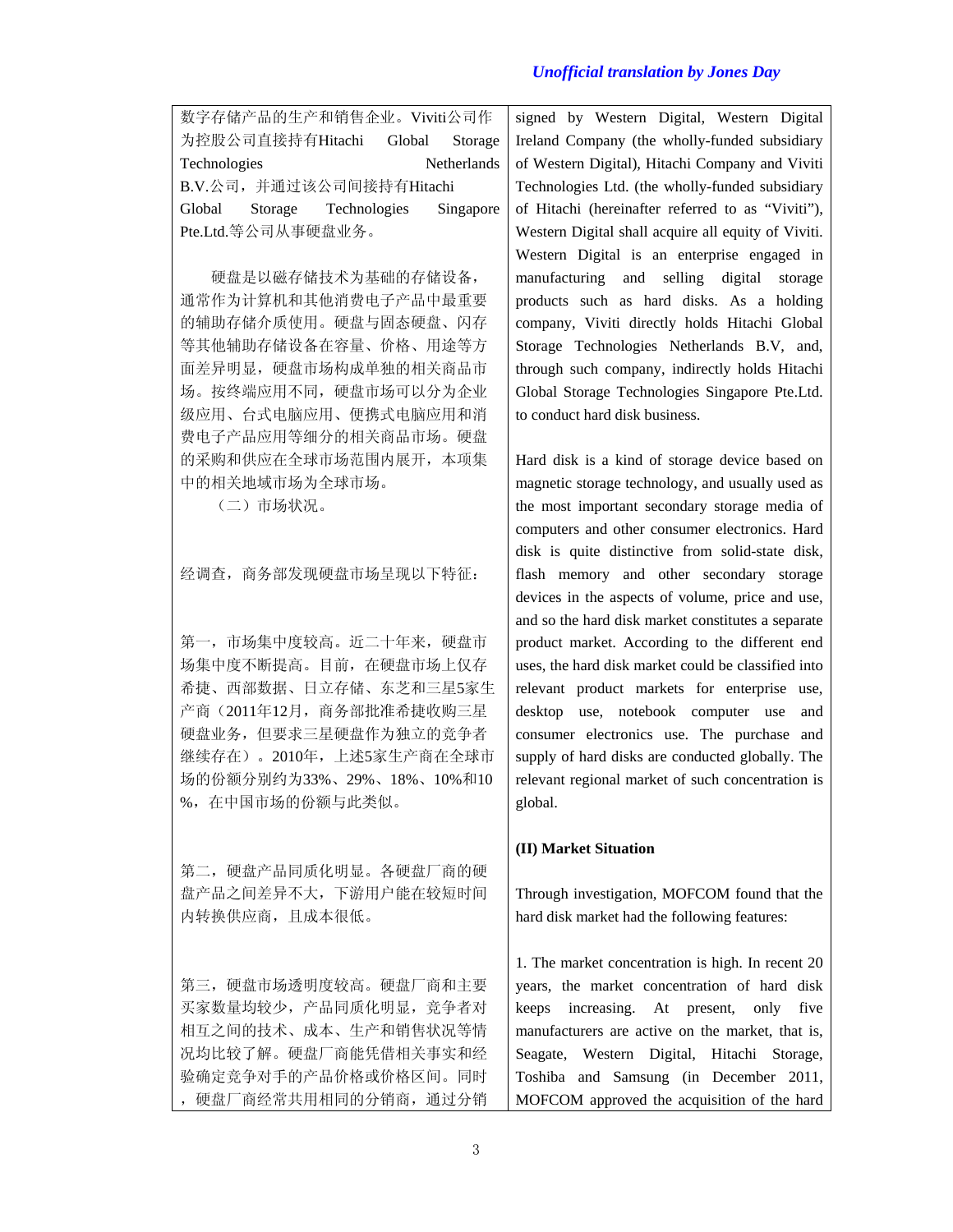渠道了解其他品牌硬盘产品信息较容易。 第四,大型电脑生产商是硬盘产品的主要下游 客户。硬盘产品销售主要包括对大型电脑生产 商的销售和经过分销商向下游用户的销售,其 中大型电脑生产商是硬盘的主要客户,其与硬 盘生产商之间的交易价格决定了硬盘的市场价 格。 (三)采购模式。 为获得并保持竞争性价格,大型电脑生产商在 硬盘采购中通常采用不公开竞标方式,按季度 同多个硬盘生产商进行双边谈判。为保证供应 的连续性和安全性,大型电脑生产商最终将总 需求按照价格等因素在2至4家硬盘生产商之间 按一定比例分配。在单次竞标中,最具竞争力 的要约一般会获得较大订单份额,次之会获得 较小订单份额,再次的可能拿不到订单。这种 采购模式促使硬盘生产商为了获得订单和获得 更大的订单份额而竞争。因此,维持大型电脑 生产商目前的采购模式对保持硬盘市场的竞争 非常重要。 (四)产能利用。 调查发现,硬盘行业产能利用率较高。2008年 第四季度以来,随着市场需求的增加,所有硬 盘生产商的产能利用率均持续上升。2010年第 四季度全部5家硬盘生产商的平均产能利用率约 90%,剩余产能有限。2011年的泰国洪灾导致 部分产能暂时无法利用,市场供应进一步紧张  $\bullet$  (五)产品创新。 调查发现,创新对硬盘行业影响重大。率先推 出创新产品可以获得较高的市场份额和利润, 在其他竞争者推出同类产品后,该产品利润率 即显著降低。硬盘生产商需要通过不断创新降 disk business of Samsung by Seagate, but requested to still keep Samsung hard disk as an independent competitor). In 2010, the shares of the above five manufacturers in global market are respectively 33%, 29%, 18%, 10% and 10%, and the shares in China market are similar. 2. The homogenization of hard disk products is obvious. There are few differences between the hard disk products of the manufacturers, and so the downstream users could change the suppliers within a short time at a low cost. 3. The transparency of the hard disk market is relatively high. There are a few hard disk manufacturers and a small number of main purchasers, the products are identical, and each competitor has a clear knowledge about the technologies, costs, manufacturing and sales status of the other competitors. The hard disk manufacturers could rely on the relevant facts and experiences to estimate the product prices or price ranges of the competitors. Meanwhile, the hard disk manufacturers often share the same distributors and so it is easy to learn the information on the hard disk products of other brands through distribution channel. 4. Those large computer manufacturing enterprises are the main downstream clients of hard disk products. The hard disk products are mainly sold to large computer manufacturing enterprises and to downstream users through distributors. The former are the main clients of hard disks and the prices for the transactions between such enterprises and the hard disk manufacturers would determine the market price of hard disks. **(III) Purchase Modes**  In order to obtain and keep a competitive price, a large computer manufacturing enterprise usually

adopts private bidding to purchase hard disks and

低成本,创新是硬盘生产商的重要竞争手段。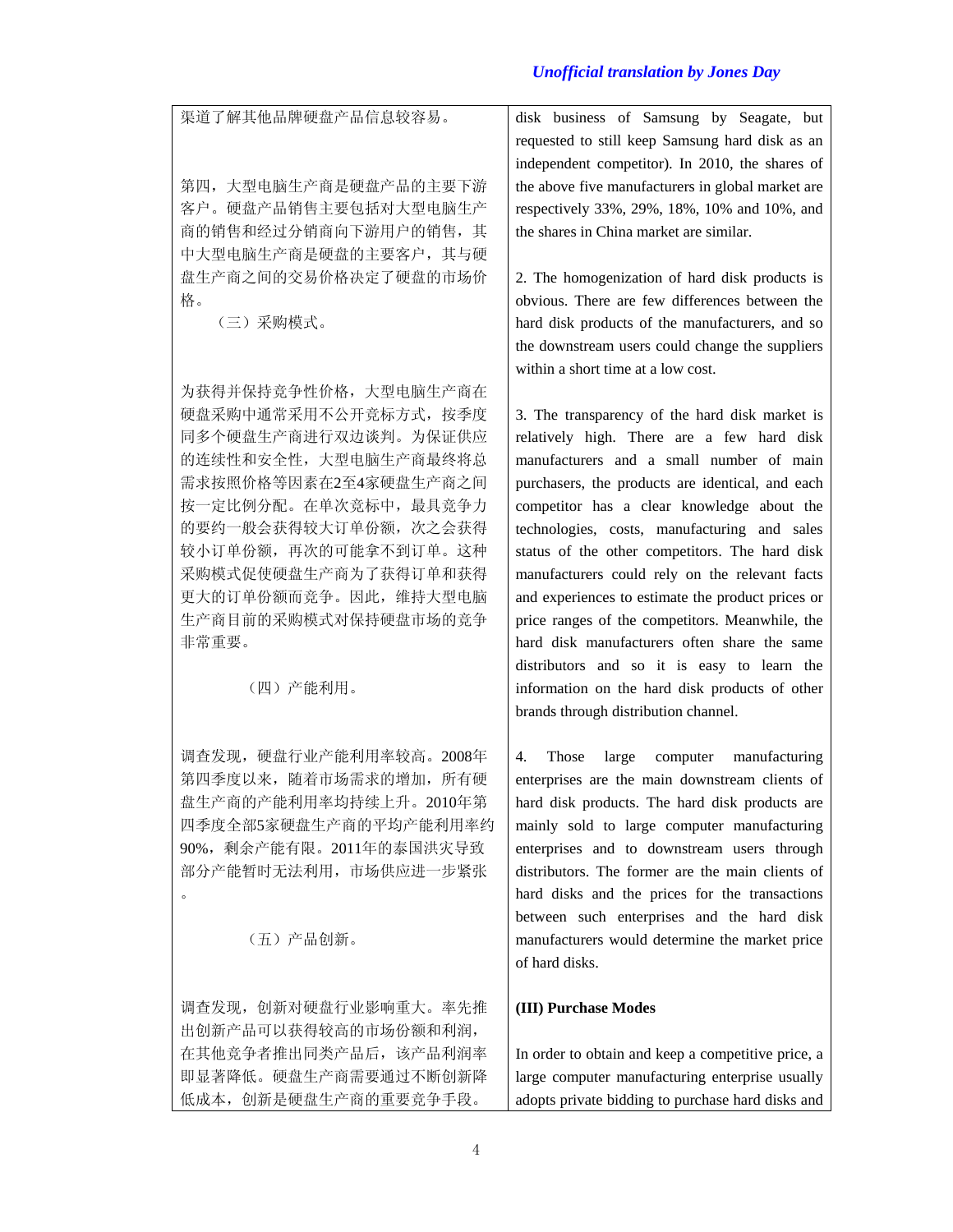调查还发现,硬盘市场的竞争是维持产品创新 的重要前提,排除或限制竞争行为将显著降低 硬盘生产商的创新意愿和创新速度。

(六)买方议价能力和对消费者影响。

调查发现,硬盘厂商主导下游分销商的销 售价格,分销商对硬盘厂商不具有抵消性的购 买力量。对于大型电脑生产商,硬盘厂商的涨 价如不是针对特定企业,一般不会遭到大型电 脑生产商的反对。大型电脑生产商有能力通过 提高电脑产品的价格,将硬盘价格的上涨转嫁 给最终消费者,因此,缺乏行使抵消性购买力 量的意愿。最终消费者高度分散,对硬盘和电 脑价格的上涨没有议价能力。

受2011年泰国洪灾影响,西部数据硬盘产能受 损并率先提高硬盘价格。此后,包括交易双方 在内的其他硬盘厂商也提高了产品价格,部分 硬盘产品涨价幅度超过100%。调查发现,在其 他条件未见明显变化的情况下,个人电脑的销 售价格相应上涨,电脑生产商将硬盘价格上涨 转嫁给了最终消费者。

(七)市场进入。

调查发现, 知识产权及其他专有知识对硬盘行 业至关重要,特别是非知识产权的核心技术、 工艺流程和技术队伍构成进入该市场的实质性 障碍。规模经济在相关市场中同样重要,新进 入者如无法达到一定的生产和销售量则无法生 存,而要达到相应规模则需要高额的生产、研 发和市场开拓投资,潜在风险巨大。近十年来 ,没有新的竞争者进入相关市场。据此,商务 部认为硬盘市场进入难度很大。

(八)此项集中对相关商品市场和消费者 的影响。

在硬盘市场,交易双方都是重要的生产商。鉴 于前述大型电脑生产商的采购模式,此项集中 将减少一个重要的竞争者,加大了剩余硬盘生 conducts bilateral negotiation with several hard disk manufacturers on a quarterly basis. To ensure the continuous and safe supply of hard disks, the large computer manufacturing enterprise shall finally proportionally allocate its total demand among 2 to 4 hard disk manufacturers based on price and other elements. During any single bidding, the most competitive offer shall obtain a larger order share, while the less competitive offer may get a smaller share or even could not get any order. Such purchase mode shall urge the hard disk manufacturers to compete for getting more orders and obtaining a large order share. Therefore, to keep the present purchase mode of the large computer manufacturing enterprises is critical to the maintenance of the competition in the hard disk market.

#### **(IV) Production capacity utilization**

It is found through investigation that the production capacity utilization rate is high for hard disk industry. Since the fourth quarter of 2008, with the increase of market demand, the production capacity utilization rates of all hard disk manufacturers have kept increasing. In the fourth quarter of 2010, the average production capacity utilization rate of all five hard disk manufacturers was around 90%, and the remaining capacity was limited. The flood in Thailand in 2011 led to the temporary failure in using part of the production capacity and so caused the further shortage of market supply.

#### **(V) Product innovation**

Through investigation, it is found that the influence of innovation on the hard disk industry is significant. Any manufacturer who first introduces an innovative product shall obtain a larger market share and more profits. After other competitors also introduce similar products, the profit margin of such product shall decreases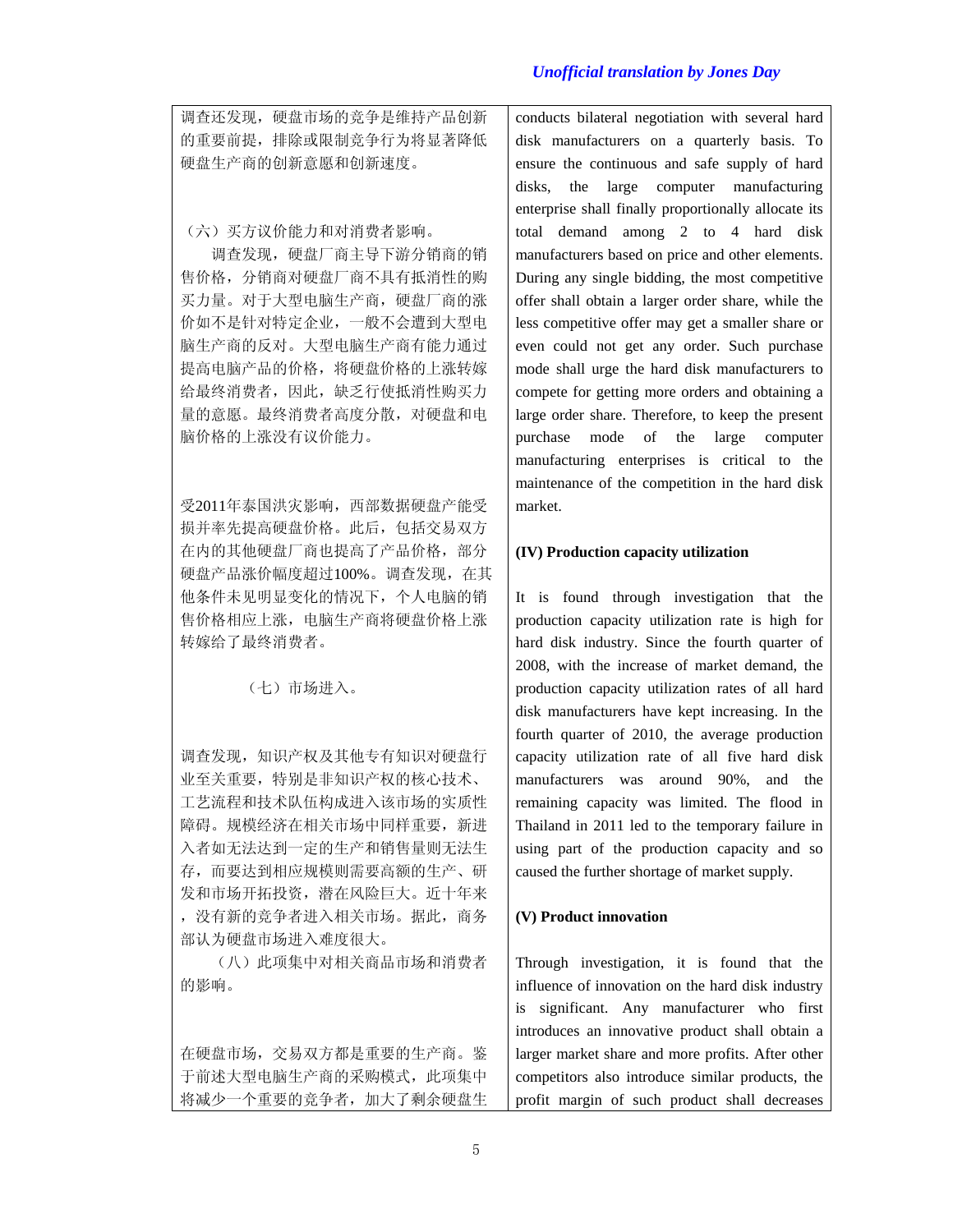产商均获得订单的机会,削弱了采购过程中硬 盘生产商之间的竞争压力。西部数据和日立存 储均是相关市场内的重要创新者,此项集中将 增强交易双方通过推迟新产品投入市场时间、 延长原有产品生命周期等方式放缓创新速度的 可能性。同时,由于硬盘市场透明度较高,硬 盘厂商有能力预判其他竞争者的行为,此项集 中也将进一步增加市场竞争者通过协调从事排 除、限制竞争行为的可能性。目前,中国是全 球最大的个人电脑消费国之一, 此项集中将对 中国消费者利益造成不利影响。

(九)审查结论。

综上,商务部认为此项集中将对硬盘市场产生 排除、限制竞争的效果。

significantly. The hard disk manufacturers need to keep innovating to lower costs. Innovation is an important competition means for hard disk manufacturers. It is also found that the competition in hard disk market is the important premise of product innovation. The act of eliminating or restricting competition shall obviously undermine the innovation aspiration of the hard disk manufacturers and also slow down the innovation.

## **(VI) Buyers' bargaining ability and the impact on consumers**

Through investigation, it is found that the hard disk manufacturers have significant influence in determining the selling prices of hard disks by the downstream distributors, and the distributors have no countervailing buyer power against hard disk manufacturers. For large computer manufacturing enterprises, if the price increase made by any hard disk manufacturer is not against certain enterprises, they shall not object to such raise. The large computer manufacturers shall have the power to pass on such increase in the prices of hard disks to the end consumers by raising the prices of computer products. Therefore, they do not have the aspiration to exercise countervailing buyer power. The end consumers are highly scattered, and have no bargaining ability against the increase of prices of hard disks and computer products.

Due to the Thailand flood 2011, the production capacity of Western Digital hard disk was influenced and Western Digital first raised the prices of hard disks. Following it, other hard disk manufacturers including the parties to such transaction also raised the prices of their products, and some even raised the price by over 100%. It is found through investigation that the sales prices of personal computers were raised accordingly with other conditions unchanged and the computer manufacturing enterprises passed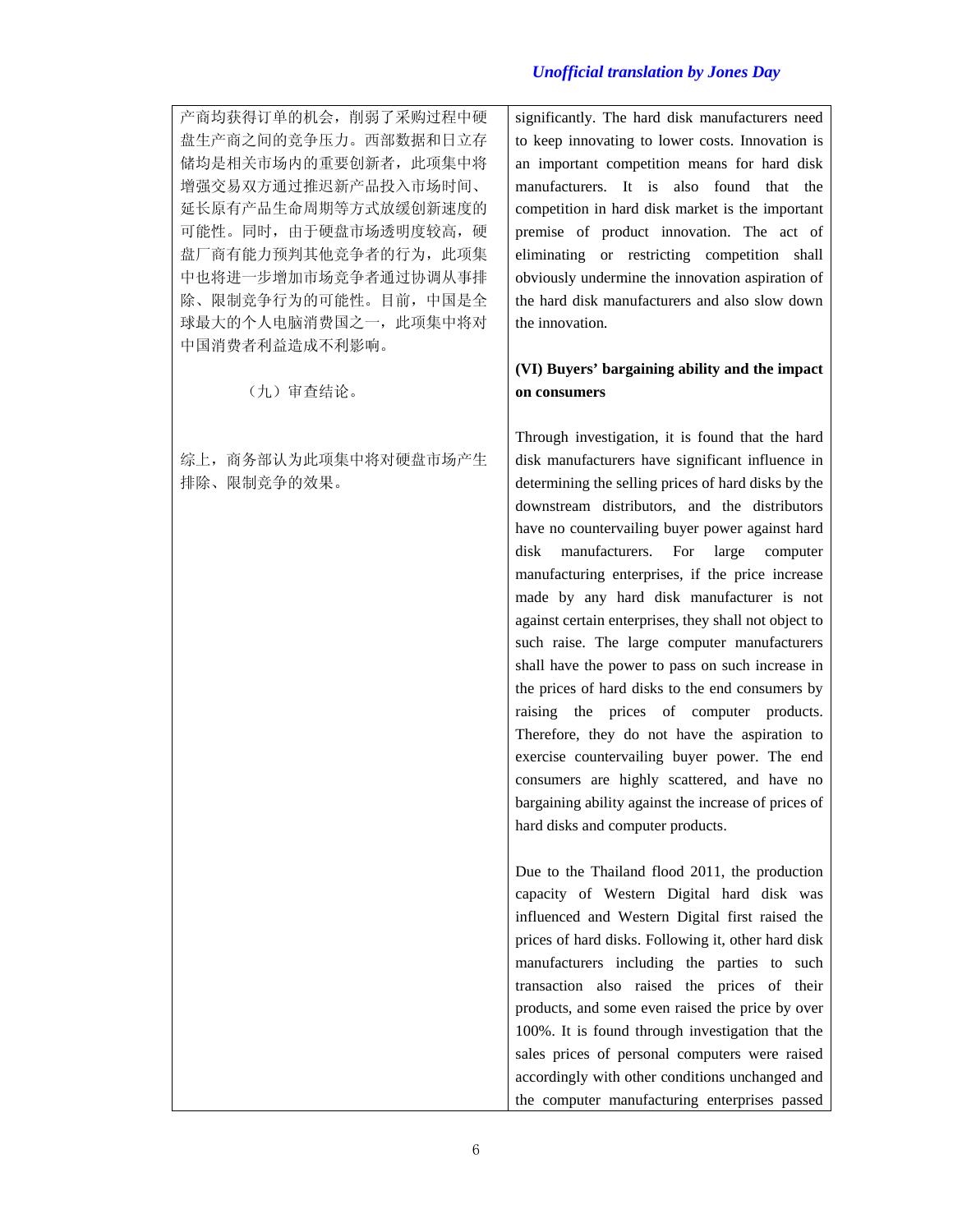on the increase of hard disk prices to the end consumers.

### **(VII) Market entry**

It is found through investigation that intellectual properties and other know-how are critical to hard disk industry. Especially, the non-IP core technologies, manufacturing process and technology team constitute the material obstacles for market entry. Economies of scale are also important in the relevant market. The new entrants shall not survive if they could not reach a certain quantity in both production and sales. But in order to achieve such scale, they need to make huge investments in production, R&D and market expansion, and so shall potentially face great risks. In recent ten years, no new competitors enter the relevant market. Therefore, MOFCOM believes that it is difficult to enter the hard disk market.

## **(VIII) The influence of such concentration on the relevant commodity market and consumers**

In the hard disk market, both parties to this transaction are important manufacturers. In consideration of the above-said purchase mode of the large computer manufacturers, such concentration shall cause one important competitor to leave such market, increase the chances of the remaining hard disk manufacturers to get orders, and so mitigate the competition between the hard disk manufacturers during the purchase. Both Western Digital and Hitachi Storage are important innovators in the relevant markets. Such concentration shall increase the possibility for the two parties to slow down innovations by postponing the launch of any new products and prolonging the life cycles of original products. Also, due to the high transparency of hard disk market, the hard disk manufacturers could predict the behavior of other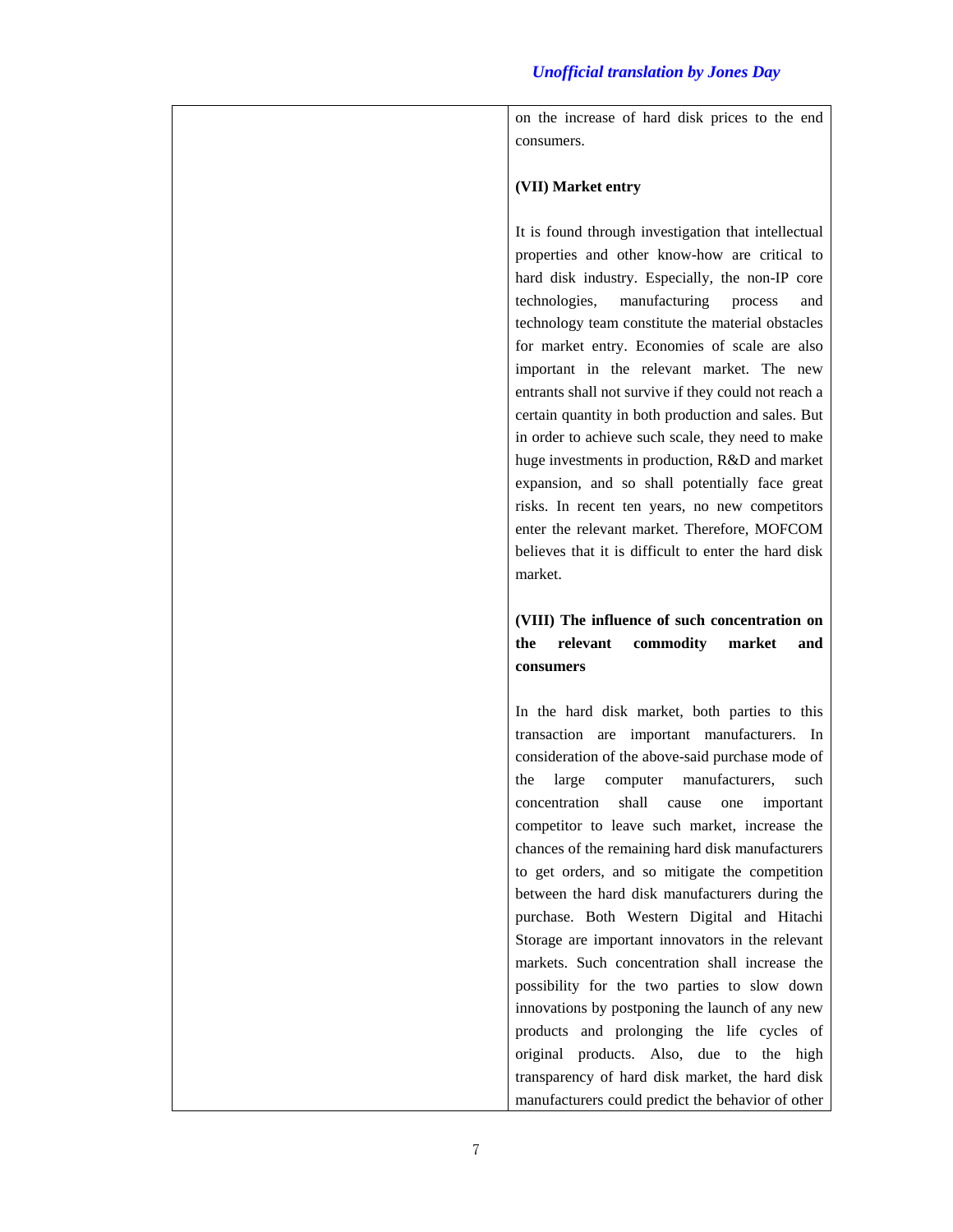|                                                                                                                                                                                                                                  | competitors, and such concentration shall further<br>strengthen the possibility that the market<br>competitors conduct acts of eliminating and<br>restricting competition through coordination.<br>Nowadays, China is one of the largest PC<br>consumption countries in the world. Such<br>concentration shall cause adverse influence on<br>the interests of Chinese consumers.<br>(IX) Review conclusion<br>Based on the above elements, MOFCOM<br>believes that such concentration shall eliminate or<br>restrict competition in the hard disk market.                                                                                                                                                                                                      |
|----------------------------------------------------------------------------------------------------------------------------------------------------------------------------------------------------------------------------------|----------------------------------------------------------------------------------------------------------------------------------------------------------------------------------------------------------------------------------------------------------------------------------------------------------------------------------------------------------------------------------------------------------------------------------------------------------------------------------------------------------------------------------------------------------------------------------------------------------------------------------------------------------------------------------------------------------------------------------------------------------------|
| 三、附加限制性条件的商谈                                                                                                                                                                                                                     | 3 Negotiations concerning the Restrictive                                                                                                                                                                                                                                                                                                                                                                                                                                                                                                                                                                                                                                                                                                                      |
|                                                                                                                                                                                                                                  | <b>Conditions</b>                                                                                                                                                                                                                                                                                                                                                                                                                                                                                                                                                                                                                                                                                                                                              |
| 在审查期间, 商务部向申报人指出了本项集中<br>将产生的排除、限制竞争效果,并就如何消除<br>上述竞争问题进行了多轮商谈。申报人先后提<br>出了多个解决方案, 并向商务部提交了欧盟附<br>加限制性条件批准此项集中的书面文件。经评<br>估, 商务部认为, 申报人提交的最终解决方案<br>, 包括按照欧盟要求向独立第三方出售Viviti公<br>司全部3.5英寸硬盘资产内容的解决方案, 能够<br>减少此项经营者集中对竞争产生的不利影响。 | During the review, MOFCOM pointed out to the<br>notifying party that such concentration shall<br>eliminate or restrict competition and conducted<br>several rounds of negotiations to discuss how to<br>solve such competition problem. The notifying<br>party worked out several solutions, and submitted<br>the written document issued by EU to<br>conditionally<br>approve<br>such<br>concentration.<br>Through evaluation, MOFCOM believes that the<br>final solution submitted by the notifying party,<br>including the solution containing the content of<br>selling all 3.5-inch hard disk assets to the<br>independent third party according to the<br>requirements of EU, could mitigate the adverse<br>impact of such concentration on competition. |
| 四、审査决定                                                                                                                                                                                                                           | <b>4 Review Decision</b>                                                                                                                                                                                                                                                                                                                                                                                                                                                                                                                                                                                                                                                                                                                                       |
| 审查认为, 西部数据收购Viviti公司对硬盘市场<br>具有排除、限制竞争影响, 商务部决定附加限<br>制性条件批准此项集中, 西部数据(包括西部<br>数据及其关联公司, 下同)、日立公司和Viviti<br>公司(包括Viviti公司及其关联公司, 下同)应<br>履行如下义务:                                                                                 | Through review, it is believed that the acquisition<br>of Viviti by Western Digital shall have an impact<br>of eliminating or restricting competition in the<br>market of hard disk. MOFCOM decides to<br>conditionally approve such concentration and<br>requires Western Digital (including Western<br>Digital and its affiliates, hereinafter the same),                                                                                                                                                                                                                                                                                                                                                                                                    |
| (一) 集中完成后, 在相关市场上维持Viviti公<br>司作为一个独立的竞争者存在,包括但不限于<br>以下内容:                                                                                                                                                                      | Hitachi and Viviti (including Viviti and its<br>affiliates, hereinafter the same) to fulfill the<br>following obligations:                                                                                                                                                                                                                                                                                                                                                                                                                                                                                                                                                                                                                                     |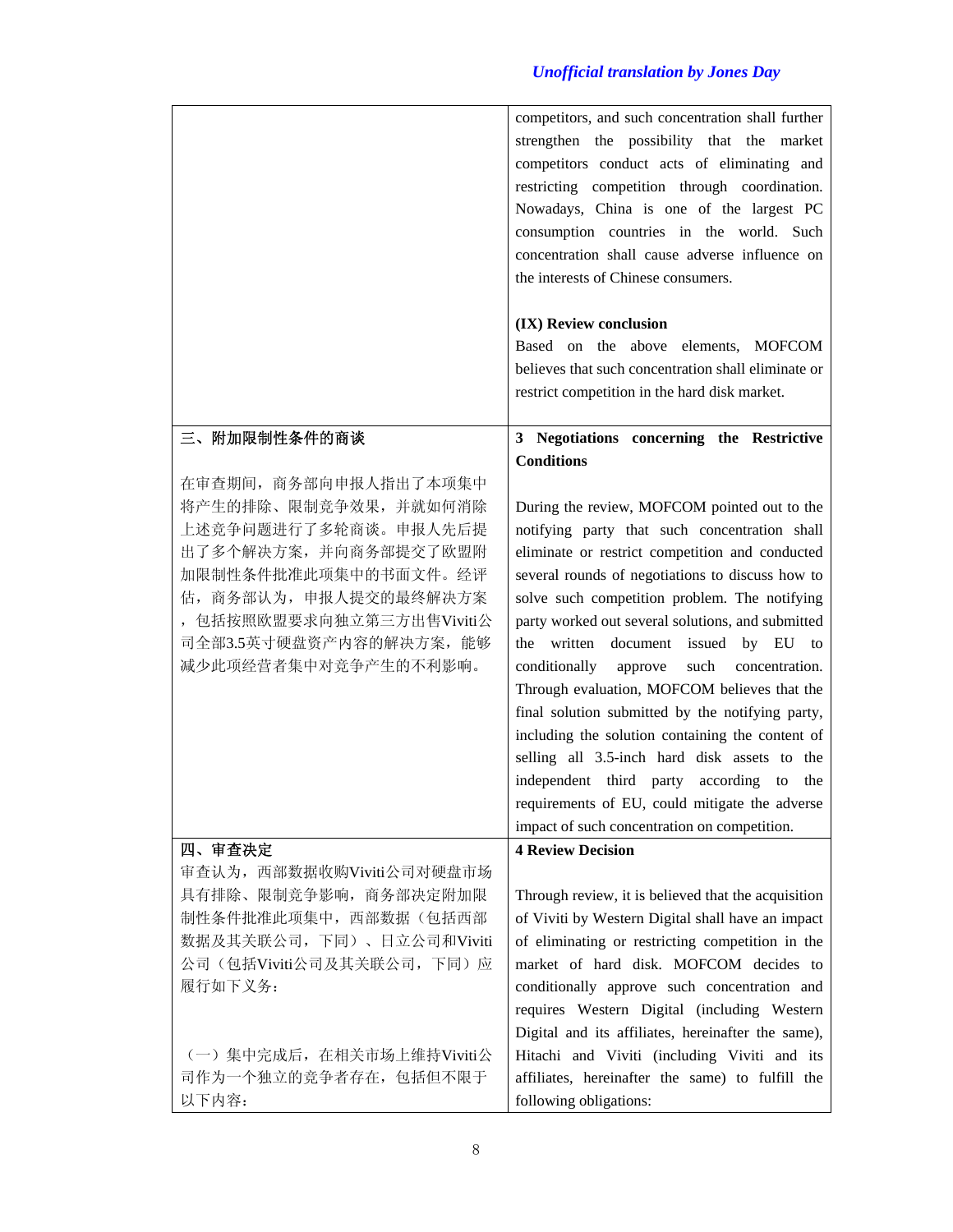第一,维持Viviti公司交易前的状态,确保Viviti 公司维持独立的法人地位并独立开展业务,包 括但不限于研发、生产、采购、营销、售后、 行政、财务、投资、人事任命等方面。为确保 上述独立性,西部数据和Viviti公司应事先制定 保障措施,报告监督受托人并经商务部批准后 实施,接受本决定项下的监督。

第二,集中完成后,Viviti公司应当继续使 用既有的生产线和相关生产团队生产硬盘产品 , 并由原销售团队以HGST生产商的名义(交易 完成后,Viviti公司直接持有的Hitachi Global Storage Technologies Netherlands B.V.公司及项下的关联公司中的Hitachi Global Storage

Technologies或日立环球存储科技将改为HGST ),以交易前使用的TRAVELSTAR

和ULTRASTAR品牌,以独立和合理的定价机 制继续独立销售硬盘产品。西部数据和Viviti公 司互不沟通或干预对方的生产、定价和销售等 事宜。为确保实现上述目标,西部数据和Viviti 公司应当事先制定保障措施,特别是双方应当 建立防火墙,确保双方不会交换竞争性信息。 竞争性信息是指任何可能导致竞争者之间协调 彼此经营行为的信息,特别是任何有关产品成 本、价格、产量、客户、竞标等方面的信息。 上述措施报告监督受托人并经商务部批准后实 施,接受本决定项下的监督。

第三,集中完成后,西部数据对Viviti公司 行使股东权利履行股东义务不得损害两公司的 独立性,不得排除或限制两公司之间的竞争。 西部数据任何行使股东权利履行股东义务的事 项均应事先报告监督受托人,其中涉嫌损害两 公司独立性、排除或限制两公司间竞争的,应 当事先报商务部批准。双方应当事先制定保障 措施,特别是应当建立防火墙,报告监督受托 人并经商务部批准后实施,接受本决定项下的 监督。

第四,西部数据和Viviti公司应各自维持相互独 立的研发机构。双方可在硬盘产品研发方面进

(I) After the concentration, Viviti shall be kept as an independent competitor in the relevant market, including but not limited to the following:

1. To keep Viviti in the same status as before the transaction, and ensure Viviti to have an independent legal person status and independently carries out businesses, including but not limited to the following aspects: R&D, manufacture, purchase, marketing, post-sale, administration, finance, investment and staffing. To ensure the above independence, Western Digital and Viviti shall stipulate the safeguard measures in advance, report such measures to the supervising trustee and implement them after being approved by MOFCOM, and accept the supervision under such Decision.

2. After the concentration, Viviti shall keep using the existed production line and the relevant production team to produce hard disk products, and such products shall be sold independently by the original sales team in the name of the manufacturer, HGST (after the transaction, the name of Hitachi Global Storage Technologies Netherlands B.V. directly held by Viviti, and the affiliate, Hitachi Global Storage Technologies, shall be changed into HGST), with the original brands TRAVELSTAR and ULTRASTAR, and under an independent and reasonable pricing mechanism. Western Digital or Viviti shall not communicate or intervene the issues concerning production, pricing and sales of the other party. To guarantee the realization of the above goals, Western Digital and Viviti shall stipulate certain safeguard measures in advance. In particular, the parties shall establish a firewall to ensure that the parties shall not exchange competitive information. Competitive information refers to any information which is likely to cause the competitors to coordinate their operating activities, especially any information concerning product cost, price, output, clients and bidding.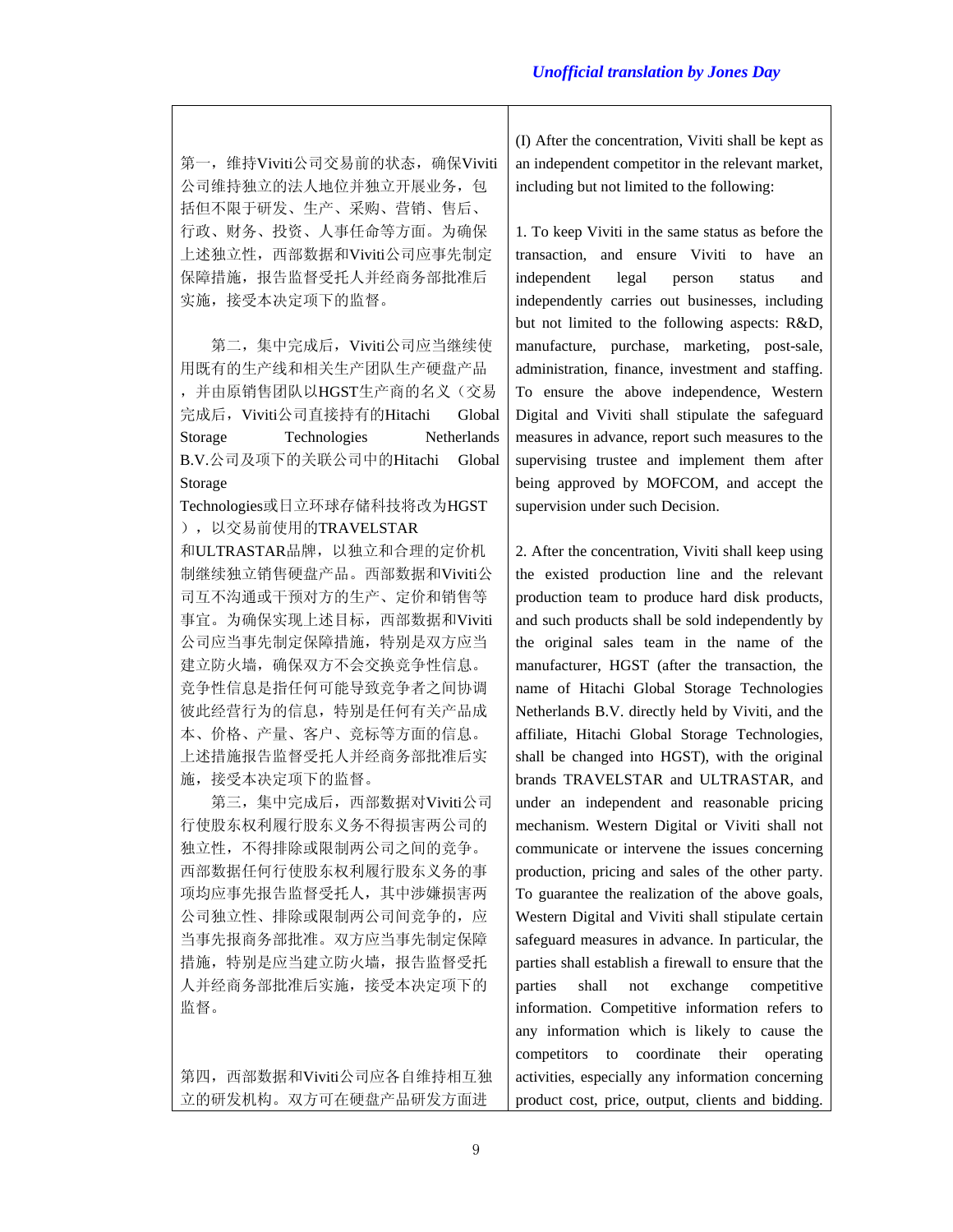行合作,以提高双方的生产效率和竞争力,但 不得以此沟通竞争性信息、损害两公司的独立 性、排除或限制两公司之间的竞争。西部数据 和Viviti公司应当就研发合作事项事先提交具体 方案,报告监督受托人并经商务部批准后实施 。实施过程中的任何信息及人员交流等事项均 应事先向监督受托人报备,接受本决定项下的 监督。

(二)西部数据和Viviti公司应当根据市场需求 状况合理确定产能产量。西部数据和Viviti公司 产品的产能和产量情况应当按月向监督受托人 报告,接受本决定项下的监督。

(三)集中完成后,西部数据和Viviti公司不得 实质性改变此前的商业模式,强制或变相强制 客户从两公司排他性地采购其硬盘产品。

(四)西部数据和Viviti公司将以近年一贯的速 度,继续在创新领域投入研发资金,以确保给 客户带来更多创新性产品和解决方案。

(五)在满足(一)条件的基础上,西部数据 承诺, 在本审查决定公布之日起6个月内, 向第 三方剥离Viviti公司主要3.5英寸硬盘资产。剥离 上述资产的交易,按照《反垄断法》、《关于 实施经营者集中资产或业务剥离的暂行规定》 等相关规定办理。

(六)根据商务部《关于实施经营者集中资产 或业务剥离的暂行规定》,西部数据应委托独 立的监督受托人对西部数据履行上述义务的情 况进行监督。

本决定实施24个月后,西部数据可以向商务部 提出解除上述第(一)、(二)项义务的申请 。该申请应说明本决定项下附加限制性条件的 实施情况和解除上述义务的理由并提供相关证 These measures shall be reported to the supervising trustee and implemented after being approved by MOFCOM, and they shall be under the supervision determined by such Decision.

3. After the transaction, Western Digital shall exercise shareholder rights and perform shareholder obligations against Viviti, but shall not prejudice the independence of the two companies, nor eliminate or restrict the competition between the two companies. The matters concerning exercising of shareholder rights or performing of shareholder obligations by Western Digital shall be reported to the supervising trustee in advance. Those suspected of prejudicing the independence of the two companies or eliminating or restricting the competition between the two companies shall be previously reported to MOFCOM for approval. The parties shall stipulate the safeguard measures in advance. Especially, a firewall is necessary. These measures shall be reported to the supervising trustee and implemented after being approved by MOFCOM, and shall be supervised under such Decision.

4. Western Digital and Viviti shall keep independent organization in R&D. The parties could cooperate in the research and development of hard disk products to improve the production efficiency and competitiveness, but shall not rely on this cooperation to exchange competitive information, prejudice the independence of the two companies, or eliminate or restrict the competition between the two companies. Western Digital and Viviti shall previously submit specific proposal on R&D cooperation, report to the supervising trustee and implement it after being approved by MOFCOM. Any matters concerning information or personnel exchange during the implementation of such proposal shall be submitted to the supervising trustee for record in advance and shall be supervised under this Decision.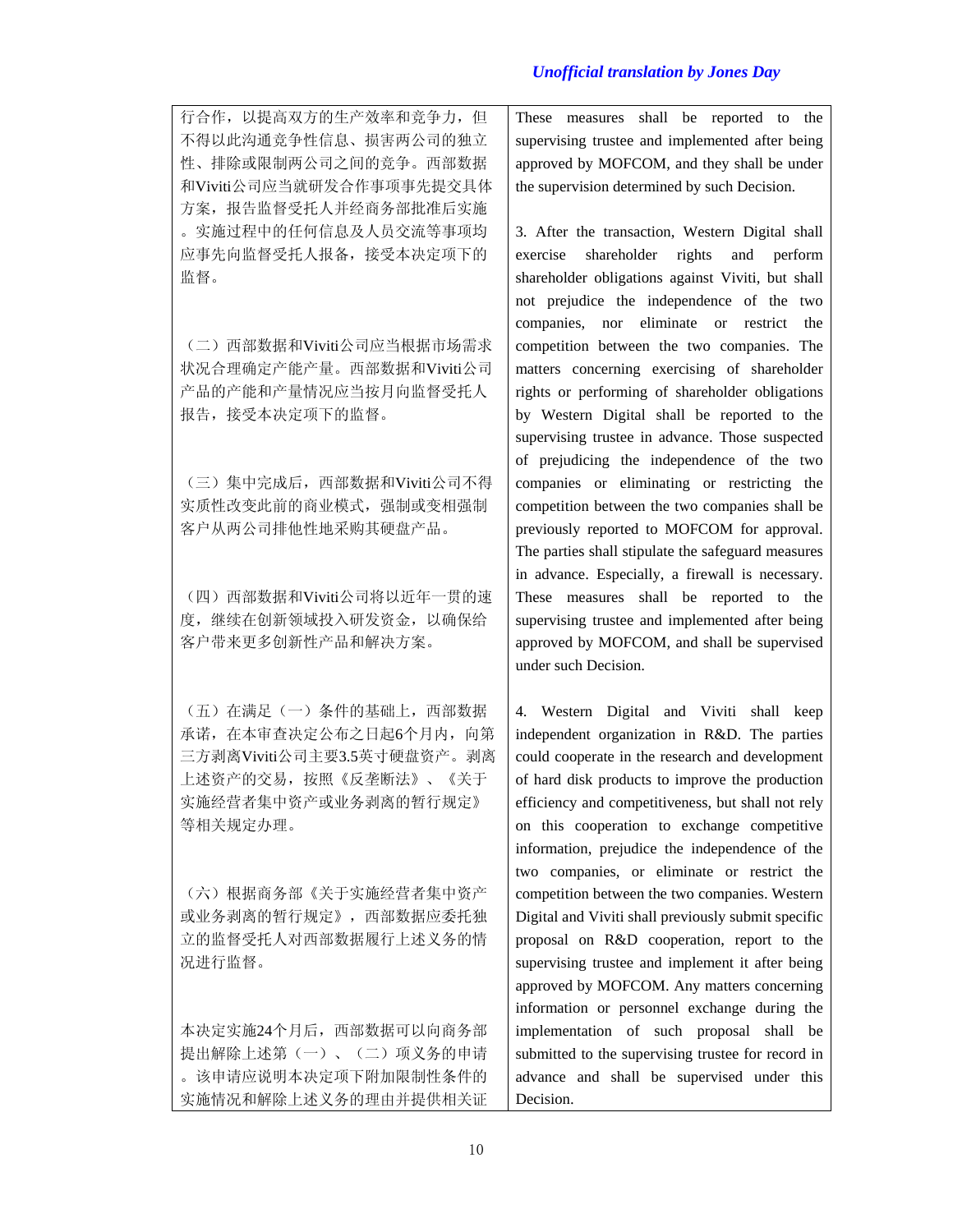| 据。商务部将依申请并根据市场竞争状况作出<br>是否解除的决定。                                                  | (II) Western Digital and Viviti shall reasonably<br>determine production capacity and output based<br>on the market demand. The capacity and output                                                                                                                                                                                                                                                                                                                        |
|-----------------------------------------------------------------------------------|----------------------------------------------------------------------------------------------------------------------------------------------------------------------------------------------------------------------------------------------------------------------------------------------------------------------------------------------------------------------------------------------------------------------------------------------------------------------------|
| 为履行上述义务,西部数据应当在监督受托人<br>确定一周内提交详细的操作方案并报商务部批<br>准后实施。                             | of Western Digital and Viviti shall be reported to<br>the supervising trustee on a monthly basis and<br>shall accept supervision under this Decision.                                                                                                                                                                                                                                                                                                                      |
| 商务部有权通过监督受托人或自行监督检查西<br>部数据履行上述义务的情况。西部数据未适当<br>履行上述义务,商务部有权根据《反垄断法》<br>相关规定作出处理。 | (III) After the concentration, Western Digital and<br>Viviti shall not materially change the original<br>business modes, nor force clients or force clients<br>in a disguised form to exclusively purchase hard<br>disk products from them.                                                                                                                                                                                                                                |
|                                                                                   | (IV) Western Digital and Viviti shall continue to<br>make R&D investments in innovation at the<br>consistent speed of recent years to ensure to bring<br>more innovative products and solutions to clients.                                                                                                                                                                                                                                                                |
|                                                                                   | (V) Upon satisfying the conditions of Paragraph<br>(I), Western Digital commits that it shall, within<br>6 months since the promulgation of this Review<br>Decision, divest the main 3.5-inch hard disk<br>assets of Viviti to a third party. Such asset<br>divesture shall be conducted according to the<br>provisions of the Anti-Monopoly Law, and the<br>Interim Provisions on the Divestiture of Assets or<br>Business in the Concentration of Business<br>Operators. |
|                                                                                   | (VI) According to MOFCOM Interim Provisions<br>on the Divestiture of Assets or Business in the<br>Concentration of Business Operators, Western<br>Digital shall entrust an independent supervisor to<br>supervise the fulfillment of the above obligations<br>by Western Digital.                                                                                                                                                                                          |
|                                                                                   | After 24 months since the effectiveness of this<br>Decision,<br>Western Digital may<br>apply<br>to<br>MOFCOM for cancelling the obligations in<br>above Paragraphs (I) and (II). Such application<br>shall specify the status on the fulfillment of the<br>restrictive conditions under this Decision and the<br>reasons for cancelling the above obligations, and                                                                                                         |